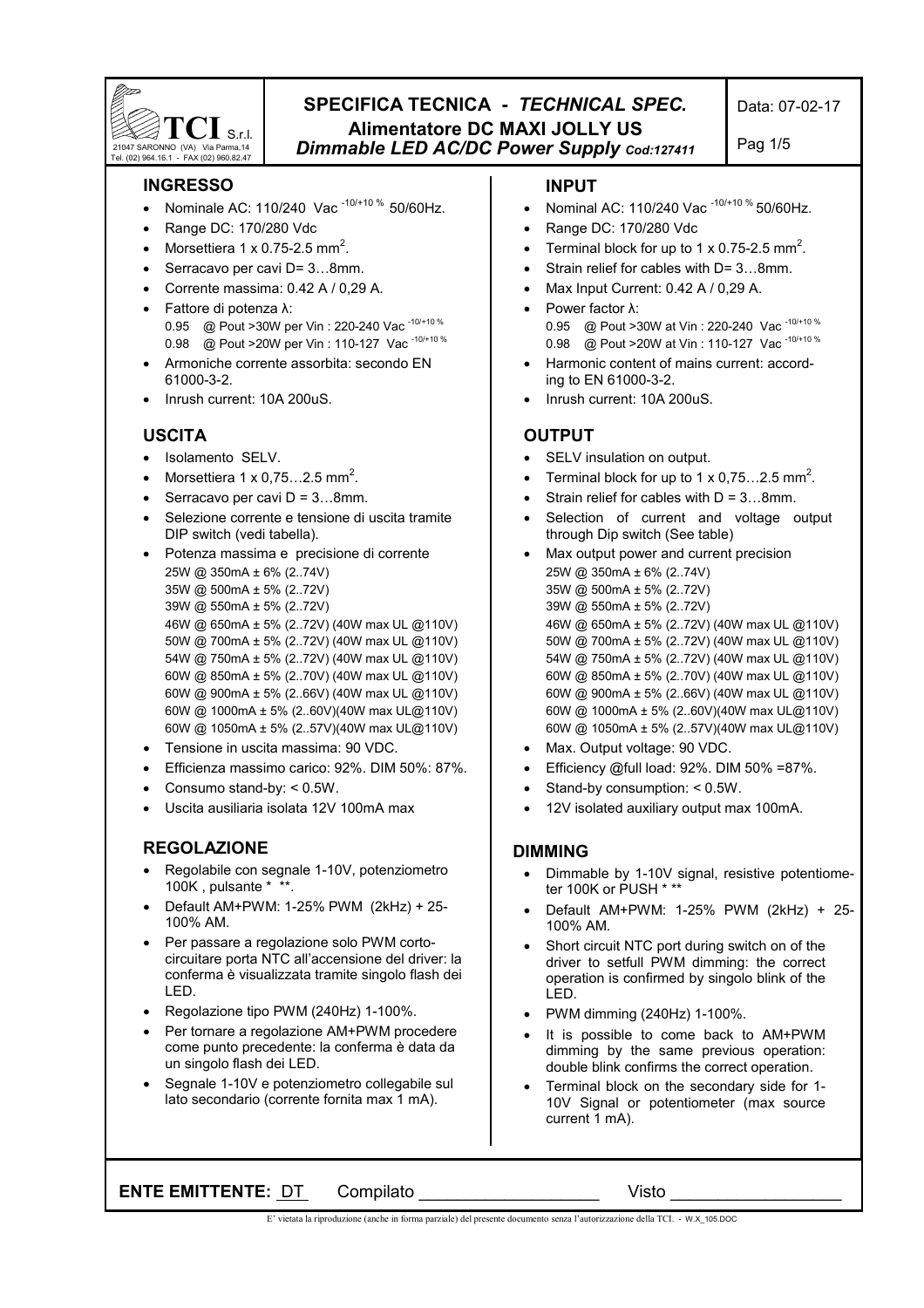

## **SPECIFICA TECNICA -** *TECHNICAL SPEC.* **Alimentatore DC MAXI JOLLY US**  *Dimmable LED AC/DC Power Supply Cod:127411*

Pag 2/5

- Pulsante collegabile su lato primario tra fase e morsetto dedicato (impedenza 170Kohm).
- Ripristino del livello di regolazione al ritorno dell'alimentazione (regolazione PUSH).
- Connettori per sincronizzazione più alimentatori (1 master + 9 slaves max). FUNZIONALITÀ NON AMMESSA IN MODALITÀ AM+PWM.
- Connettore per collegamento NTC esterna per riduzione corrente carico: tensione intervento 3V: Resint 18K. (Vedi tabella).

## **PROTEZIONI**

- All'ingresso, contro sovratensioni impulsive di rete (secondo EN 61547).
- Protezione al corto circuito e al circuito aperto.
- Protezione al sovraccarico e di temperatura (C.5.a della EN 61347-1).
- All'ingresso, contro sovratensioni impulsive di rete ( secondo EN 61547) fino a 4KV N-L , 4KV N-GND e 4KV L-GND

## **FILTRO ANTIDISTURBO EMI**

Secondo EN55015.

## **AMBIENTE**

- Temp. ambiente:  $-25...50$  °C.
- tc =  $90 °C$ .
- tc life  $50'000h = 85^{\circ}$ C.

## **SICUREZZA**

• Hi-pot test: 3.75 kV, 100% per 2 sec.

## **NORMATIVE**

- EN 61347-1 ; EN 61347-2-13 ; EN 61547 ; EN 55015 ; EN 61000-3-2 ; EN62384 DIN VDE 0710 teil 14.
- Secondo EN 60598-2-22
- KEMA KEUR / ENEC05 / UL.
- Terminal block on primary side for push button; connection between phase and terminal block (Impedance 170Kohm).
- Dimming level memory at mains restore (for PUSH dimming).
- Header for other power supplier synchronization (1master + 9 slaves max).  $\overline{NO}$ SYNCHRONISATION WHEN AM+PWM MODE.
- Terminal block for external NTC signal for load current reduction: trigger voltage 3V: Int Res. 18K (see table).

## **PROTECTIONS**

- Against input overvoltages from mains (according to EN61547).
- Against short circuit and open circuit.
- Thermal and overload protection (C.5.a EN 61347-1).
- Against input overvoltages from mains ( according to EN61547) up to 4KV N-L , 4KV N-GND e 4KV L-GND.

#### **EMI**

• According to EN55015.

## **AMBIENT**

- Ambient temp.: -25....50 °C.
- $tc = 90 °C$ .
- tc life  $50'000h = 85°C$ .

#### **SAFETY**

• Hi-pot test: 3.75 kV, 100% for 2 sec.

## **STANDARDS**

- EN 61347-1 ; EN 61347-2-13 ; EN 61547 ;
- EN 55015 ; EN 61000-3-2 ; EN62384 DIN VDE 0710 teil 14.
- According to EN 60598-2-22
- KEMA KEUR / ENEC05 / UL.

| Valore NTC | Temperatura inizio intervento<br>$(3V$ Req= 26Kohm) | Temperatura spegnimento<br>completo (2,2V Roff=15Kohm) |
|------------|-----------------------------------------------------|--------------------------------------------------------|
| 100K       | $55^{\circ}$ C                                      | $72$ °C                                                |
| 150K       | $65^{\circ}$ C                                      | $80^{\circ}$ C                                         |
| 220K       | $75^{\circ}$ C                                      | $90^{\circ}$ C                                         |

 **Tabella intervento NTC esterna. Vedere specifica produttore di NTC External NTC Table. See NTC manufacturer datasheet.**

**ENTE EMITTENTE:** DT Compilato **COMPILATENTE:**  $\overline{C}$  Visto  $\overline{C}$ 

E' vietata la riproduzione (anche in forma parziale) del presente documento senza l'autorizzazione della TCI. - W.X\_105.DOC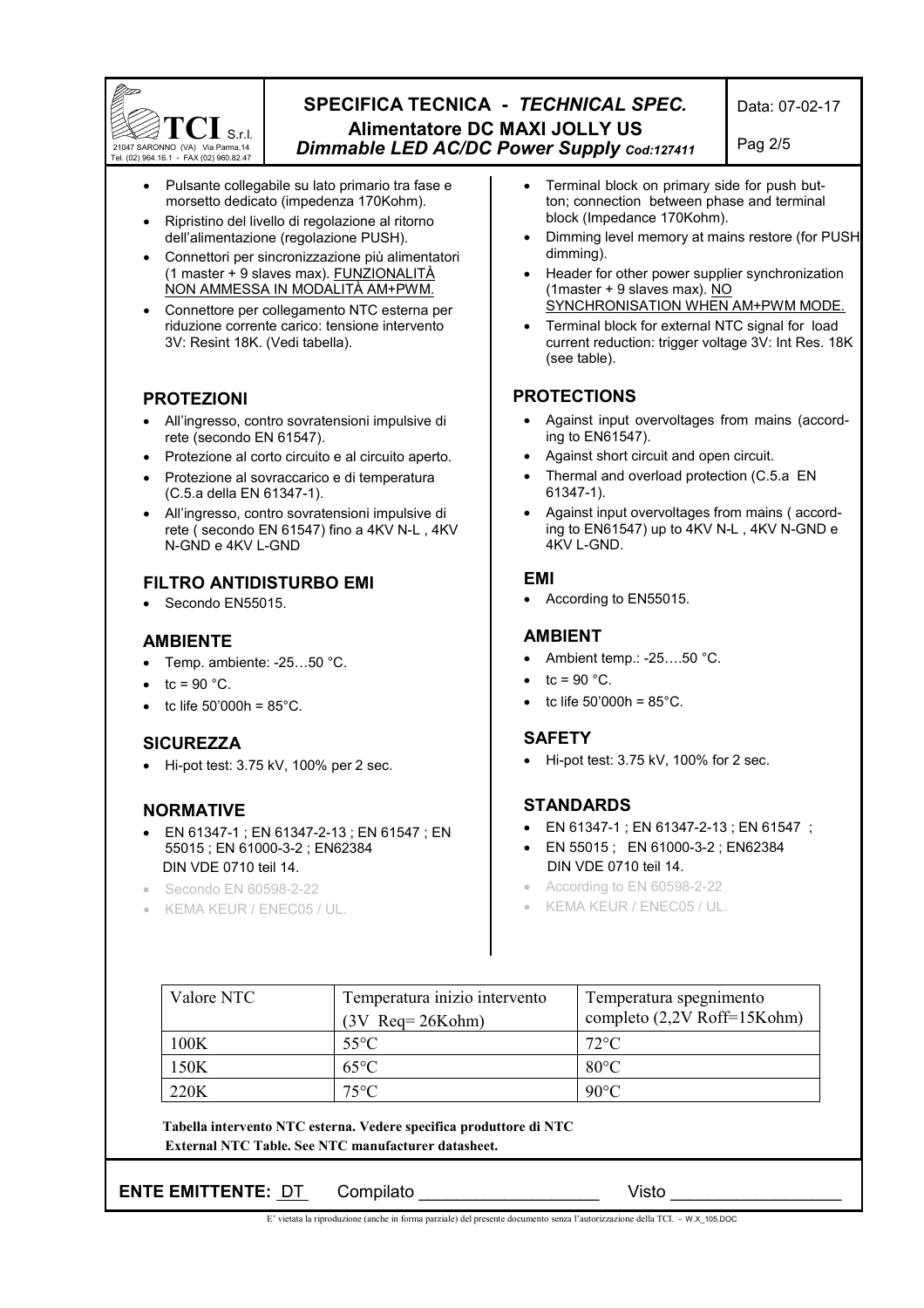

\* Il pulsante deve essere collegato tra il connettore (Push) e la fase. L'utilizzo del pulsante inibisce l'uso del segnale 1-10V. Per tornare all'utilizzo del segnale 1-10V tenere il segnale minore di 0,5V per almeno 5 secondi.

*Push button must be connected between the Terminal block (PUSH) and Phase. The use of push button inhibits the 1-10V signal. To reset keep the 1-10V signal below 0,5V for at least 5 seconds.* 

\*\* Sincronizzazione PUSH:

Se si utilizza più di un dispositivo con un singolo tasto PUSH, si può verificare un comportamento asincrono, il quale richiede una resincronizzazione manuale usando il metodo descritto. Si raccomanda di non controllare più di 4 dispositivi con un singolo tasto. Se questo risulta inaccettabile, utilizzare il cavo di sincronismo.

Un qualunque sistema di dimmerazione che non ha un modulo centrale di controllo (dato che ogni driver ha il suo proprio controllo) può generare un comportamento asincrono (es. bambini che giocano con il tasto). Il sistema è quindi fuori sincronismo, per esempio alcune lampade sono accese, altre spente o la direzione di dimmerazione differisce da lampada a lampada.

Metodo di resincronizzazione: quando i driver sono accesi, premere il tasto PUSH per più di 1 secondo (long PUSH) seguito da una pressione rapida minore di 1 secondo (short PUSH). Ora i dispositivi sono spenti, effettuare un long PUSH, il sistema è ora resincronizzato.

Massima lunghezza totale cavi PUSH: 15m.

#### PUSH Synchronisation:

*If more than one device is operated with a single key during PUSH operation, asynchronous behaviour can occur, which will require manual resynchronisation using the method described. It is recommended not to control more than four devices using a single key.* 

*Should this be unacceptable, a synchronisation cable will have to be used instead.* 

*Any 1-key dimmer that does not feature a central control module (as each driver will have its own controls) can develop asynchronous behaviour (e.g. children might play with the key). The system will then be out of sync, i.e. some lamps will be on, others off or the dimming direction will differ from lamp to lamp.* 

*Method of resynchronisation: when the drivers are switched on, press the PUSH key for more than one second (long PUSH) followed with a short push (<1s). Now the devices are switched off, do a long PUSH, the system will now be resynchronised. Total length of PUSH cables: 15m.* 

ENTE EMITTENTE: \_\_\_\_\_\_\_ Compilato: \_\_\_\_\_\_\_\_\_\_\_\_\_\_\_\_\_ Visto: \_\_\_\_\_\_\_\_\_\_\_\_\_\_\_\_\_\_

E' vietata la riproduzione (anche in forma parziale) del presente documento senza l'autorizzazione della TCI. - XXXX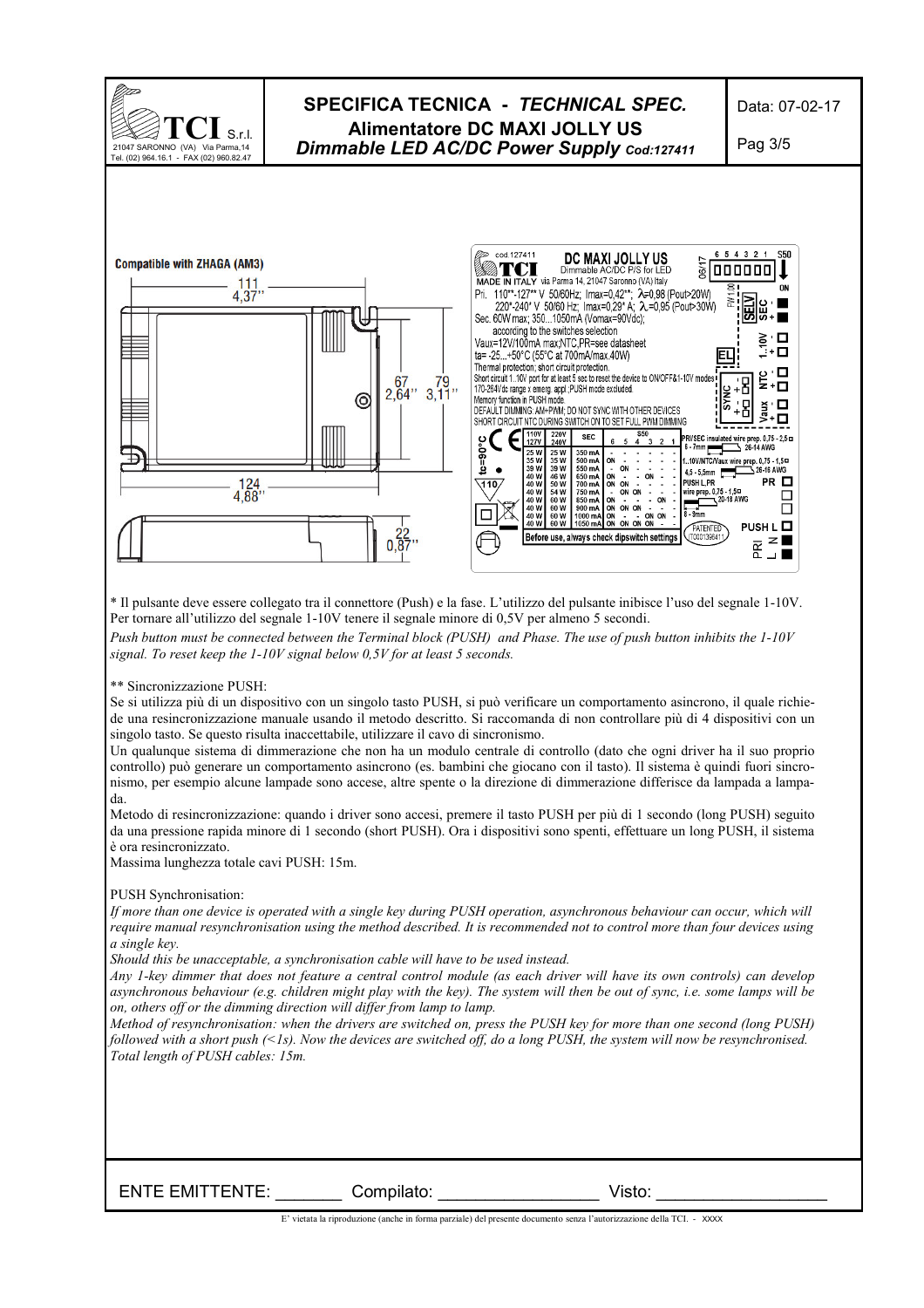

E' vietata la riproduzione (anche in forma parziale) del presente documento senza l'autorizzazione della TCI. - XXXX